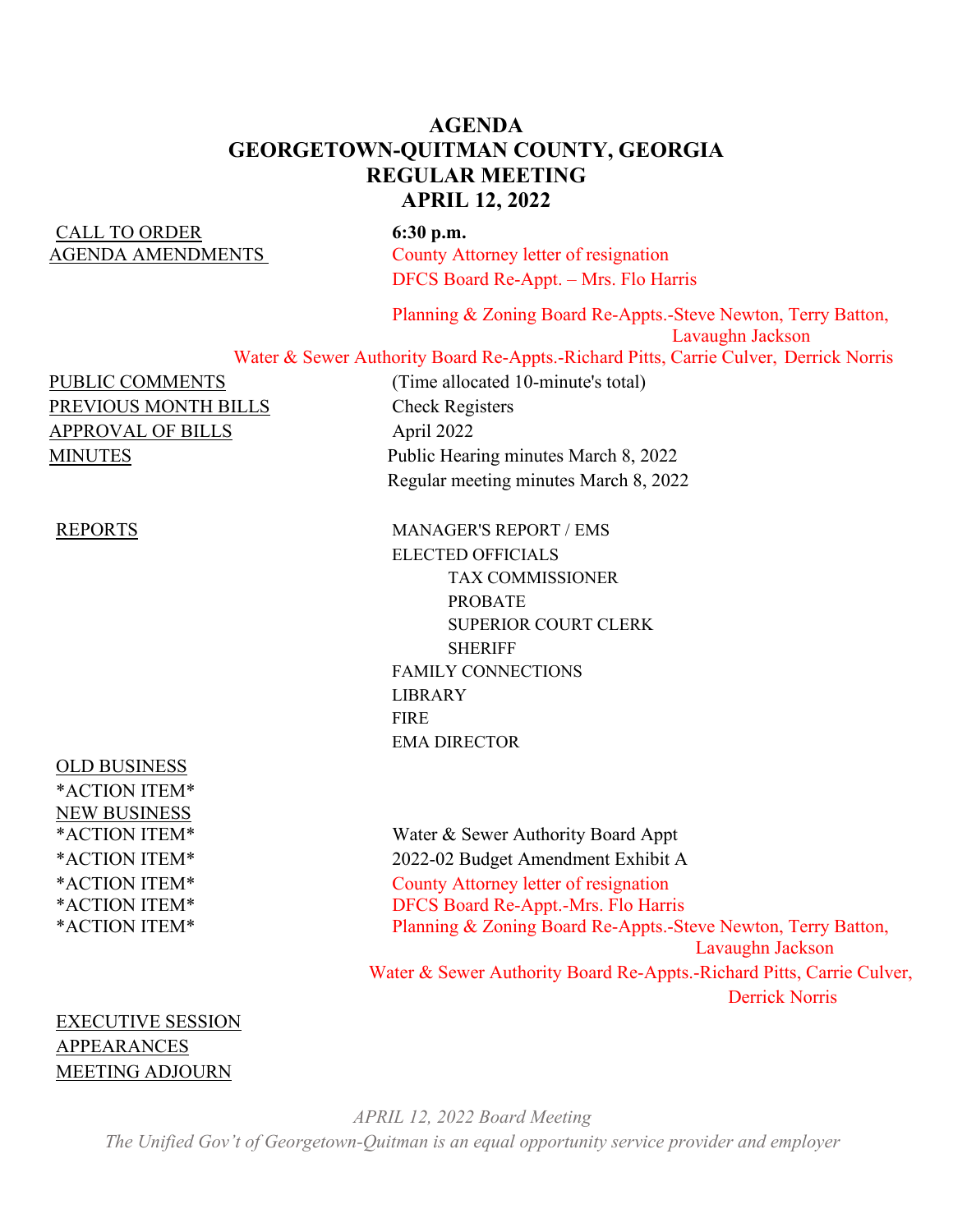# **GEORGETOWN-QUITMAN COUNTY COMMISSION PUBLIC HEARING MINUTES MARCH 8, 2022 6:00 PM**

**CALLED TO ORDER** The public hearing was called to order at 6:00 p.m. with prayer followed by the pledge. Members present were Commissioners: Blackmon, Kinsey and Bussey. Financial Officer Teri Odom. County Manager Jason Weeks. (Commissioner Kinsey, County Clerk Carolyn Wilson, and County Attorney Tracy Cary were not present). Chairman Lewis entered the meeting at 6:20 p.m.

**PUBLIC HEARING-** Vice Chairman Blackmon opened the public hearing for the distilled spirits license for Vybez Bar and Grill. No one attended the Public hearing.

#### **MEETING ADJOURN-**

Motion to adjourn at 6:31 p.m.

| Carvel Lewis, Chairman              | Danny Blackmon, Vice Chairman       |
|-------------------------------------|-------------------------------------|
| Willie H. Bussey, Jr., Commissioner | David Kinsey, Commissioner          |
| Jim Hayes, Commissioner             | Attest: Jason Weeks, County Manager |

\_\_\_\_\_\_\_\_\_\_\_\_\_\_\_\_\_\_\_\_\_\_\_\_\_\_\_\_\_\_\_\_\_\_\_ \_\_\_\_\_\_\_\_\_\_\_\_\_\_\_\_\_\_\_\_\_\_\_\_\_\_\_\_\_\_\_\_\_\_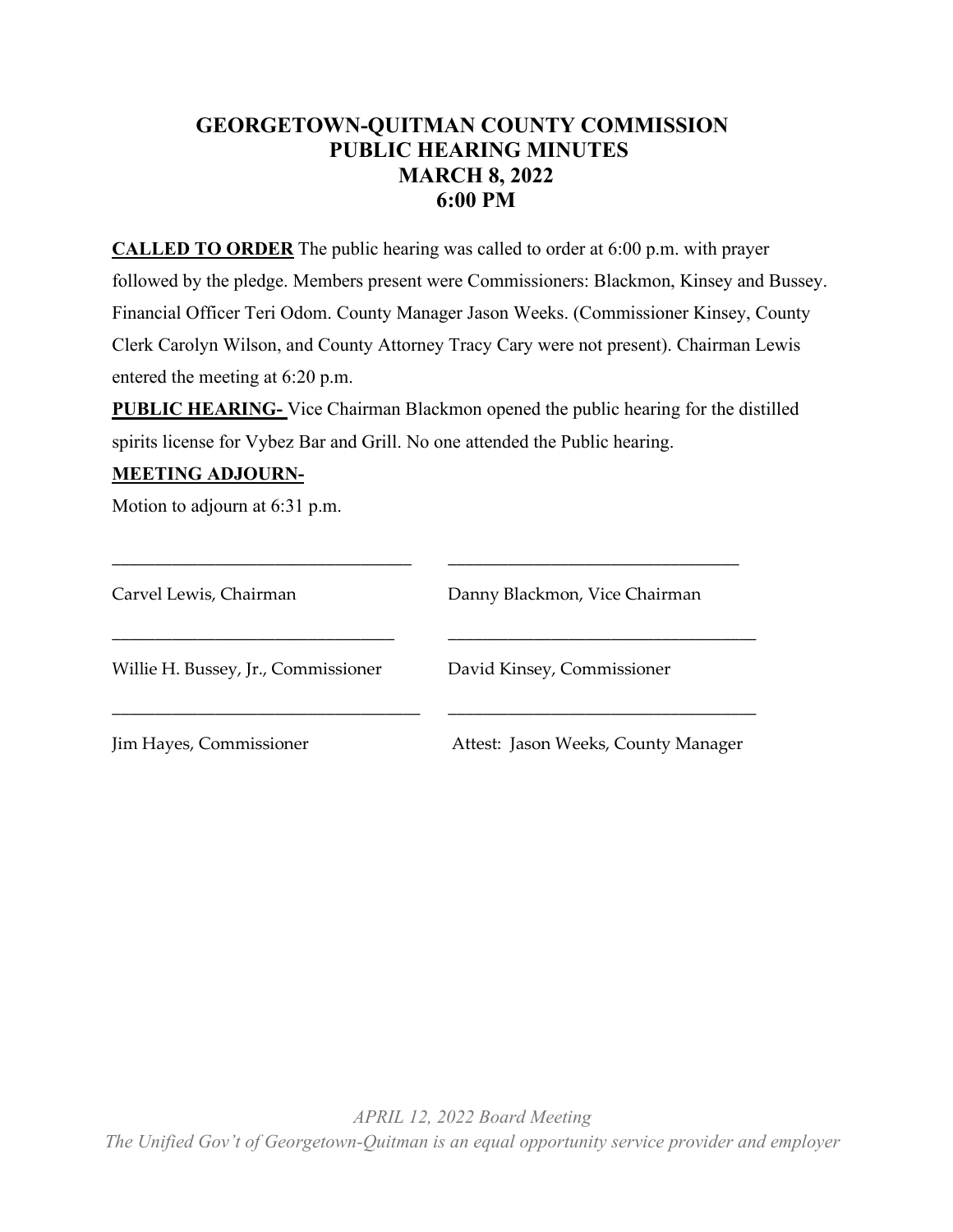# **GEORGETOWN-QUITMAN COUNTY COMMISSION REGULAR MEETING MINUTES MARCH 8, 2022 6:30 p.m.**

#### **CALLED TO ORDER**

The meeting was called to order at 6:34 p.m. with a prayer followed by the pledge. Members present were Commissioners: Lewis, Blackmon, Hayes, and Bussey. County Manager Jason Weeks and Financial Officer Teri Odom (Commissioner Kinsey, County Clerk Carolyn Wilson, and County Attorney Tracy Cary were not present).

#### **AGENDA AMENDMENTS**

Chairman Lewis asked for a motion to approve the amended agenda with adding Executive Session for personnel. **Motion made by Blackmon to accept the agenda. Second by Bussey**. Voting Yes- Bussey, Hayes, Blackmon, and Lewis.

**PUBLIC COMMENTS-** Chairman Lewis asked if there were any public comments at this time. After hearing none, Chairman Lewis moved on.

## **PREVIOUS MONTH CHECK REGISTER**

**Motion made by Blackmon to approve the previous month's check register. Second by Hayes.** Voting Yes- Bussey, Hayes, Blackmon, and Lewis.

#### **APPROVAL OF BILLS**

Chairman Lewis asked that the approval of bills be tabled until after Executive Session.

## **MINUTES**

February 8, 2022 Regular meeting minutes- **Motion made by Bussey to approve the regular meeting minutes. Second by Hayes.** Voting Yes- Bussey, Hayes, Blackmon, and Lewis. February 23, 2022 Called meeting minutes-**Motion made by Blackmon to approve the Called meeting minutes. Second by Hayes**. Voting Yes-Bussey, Hayes, Blackmon, and Lewis. **MANAGER'S REPORT-**Weeks was present and gave the total call for EMS for the month of

February.

**SLFRF (STATE AND LOCAL FISCAL RECOVERY FUND) GRANT-** Weeks explained that this was a grant that was applied for to make water system improvements and it was denied. We have applied for a GEFA grant for those same improvements for the water system. There will be a second round of SLFRF funds available and we will be reapplying for it.

*APRIL 12, 2022 Board Meeting* 

*The Unified Gov't of Georgetown-Quitman is an equal opportunity service provider and employer*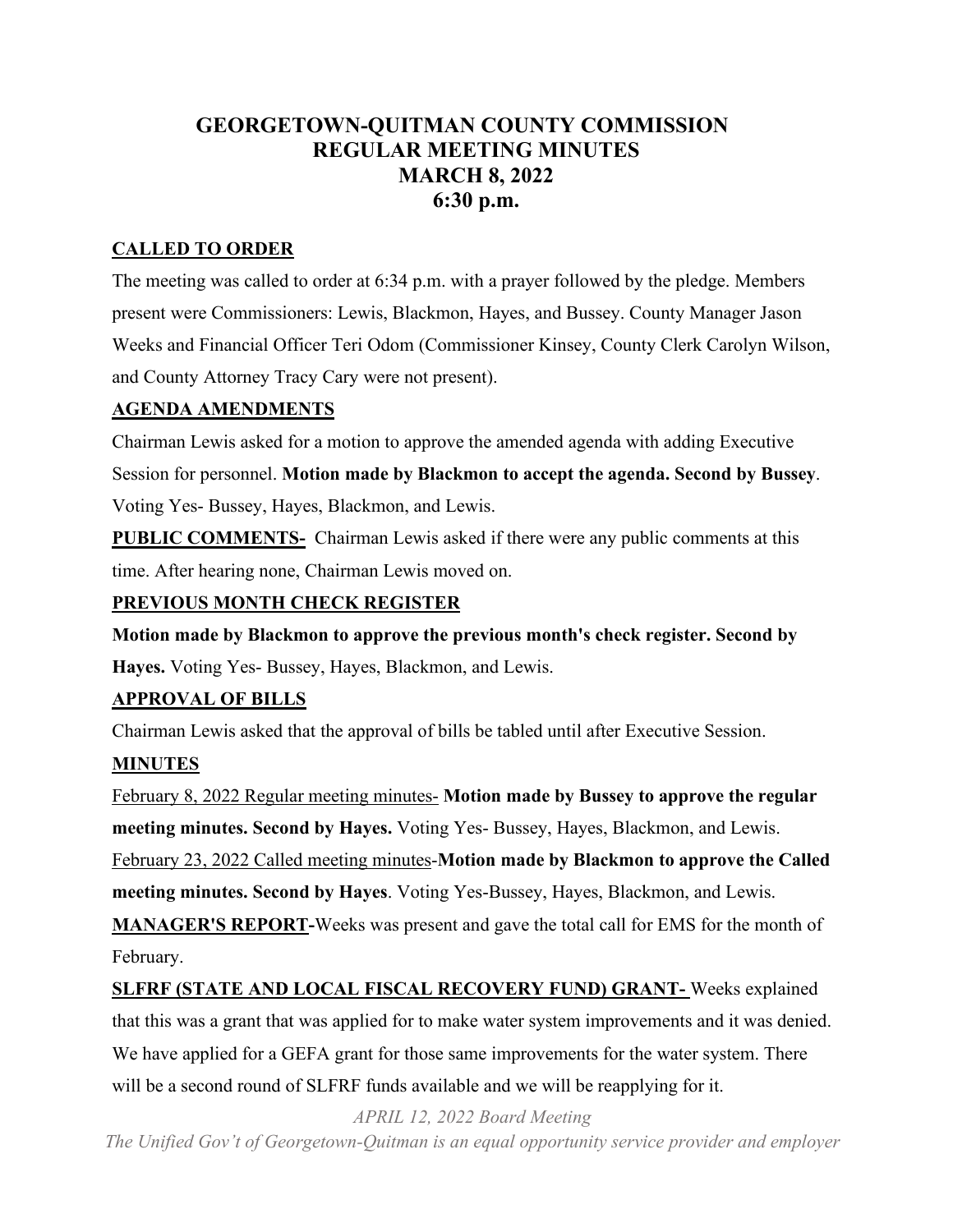**ISO INSPECTION-** Weeks reported that the ISO inspection for March 11, 2022 has been rescheduled for April 8, 2022.

**CDBG GRANT-** Weeks stated that he has been in contact with Mr. Will Griggs with RVRC about the CDBG grant. Griggs has put an ad together and has run it in the paper for RFPs to add onto the Community Center. Weeks explained that he has a lot of information that he has to get together for this grant. He needs letters from citizens, and pictures of events being held at the Community Center. He is also getting a letter of recommendation from Ms. Sara Lee Crumbs the Family Connection Coordinator because she hosts a lot of her events there and sometimes it is not available because of already being booked for other events.

**Tax Commissioner Report-** Chairman Lewis remined everyone about the tax sale that will be held on April 5, 2022.

**Probate Report-** Chairman Lewis stated that this is the week to pay in qualifying fees to run for Board of Education and Board of Commissioners.

**SUPERIOR CLERK OF COURT-SHERIFF REPORT-FAMILY CONNECTIONS-Library-Fire Dept. Report-CHAIRMAN REPORT-OLD BUSINESS-**

**ORDINANCE 01-2022 TIMBER HARVEST ORDINANCE-** Chairman Lewis read over a summary of the Timber Harvest Ordinance. He explained that there is a new website to streamline the process in the State of Ga. The Ga. Forestry will be the host of the website. This is all done in an effort to help the local Government to be able to keep track of the different harvesters that are cutting in the County without Bonds and ones that have cut previously and damaged County roads. This was the  $2<sup>nd</sup>$  reading of this ordinance. Chairman Lewis asked for a motion to approve this Ordinance. **Motion made by Hayes to approve Ordinance 01-2022 Timber Harvest Ordinance. Second by Bussey.** Voting Yes-Bussey, Hayes, Blackmon, and Lewis.

*APRIL 12, 2022 Board Meeting The Unified Gov't of Georgetown-Quitman is an equal opportunity service provider and employer*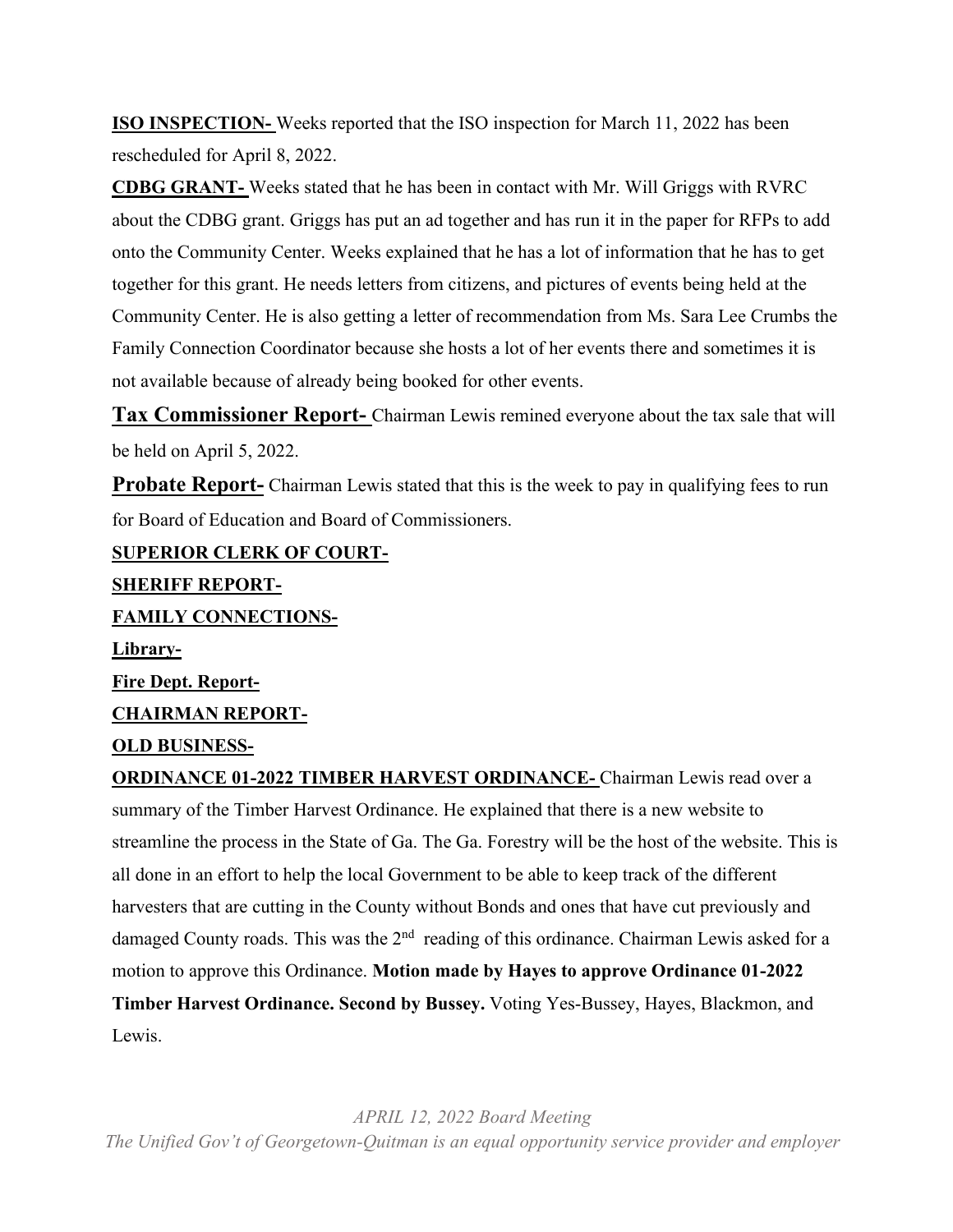#### **NEW BUSINESS-**

**RENEWAL OF AMERIS NOTES-** Chairman Lewis went over the renewal of Ameris Bank notes. Chairman Lewis stated that the Commission Board authorizes the appropriation of debt by Ameris Bank for the renewal of loan numbers 07830000447-101 & 07850000612-101 in the total amount of \$176,870.50. These renewals will have a fixed rate of 2.75% with a 12- month amortization. Fees will be a \$100.00 dollar appraisal review fee for the real estate and \$150.00 dollar doc fee total for both loans. **Motion made by Blackmon to approve the renewal of both loans that Chairman Lewis stated. Second by Hayes.** Voting Yes-Bussey, Hayes, Blackmon, and Lewis.

#### **BEER, WINE & DISTILLED SPIRITS APPLICATION FOR VYBEZ BAR & GRILL-**

Chairman Lewis asked the board to look over the application if they had not had a chance to already. Commissioner Bussey stated that the name of the business has been changed to Vybez Restaurant & Lounge. Chairman Lewis asked for a motion to approve the Beer, Wine & Distilled Spirits application for Vybez Restaurant & Lounge. **Motion made by Bussey to approve the Beer, Wine & Distilled Spirits application for Vybez Restaurant & Lounge. Second by Blackmon.** Voting Yes-Bussey, Hayes, Blackmon, and Lewis.

**2021-04 BUDGET AMENDMENT EXHIBIT A-**Chairman Lewis stated the reason for 2021- 04 budget amendment was group health adjustment by department. **Motion made by Bussey to approve 2021-04 Budget amendment for group health. Second by Hayes**. Voting Yes-Bussey, Hayes, Blackmon, and Lewis.

**2021-05 BUDGET AMENDMENT EXHIBIT A-**Chairman Lewis stated the reason for 2021- 05 budget amendment was Revenue and unbudgeted purchases. **Motion made by Hayes to approve 2021-05 Budget amendment or revenue and unbudgeted purchases. Second by Blackmon.** Voting Yes-Bussey, Hayes, Blackmon, and Lewis.

**2022-01 BUDGET AMENDMENT EXHIBIT A-**Chairman Lewis stated the reason for 2022- 01 budget amendment was carryover from FY 2021. **Motion made by Blackmon to approve 2022-01 Budget amendment for carryover from FY 2021. Second by Hayes**. Voting Yes-Bussey, Hayes, Blackmon, and Lewis.

**EXECUTIVE SESSION- Motion made by Blackmon to close regular session. Second by Bussey.** Voting Yes-Bussey, Hayes, Blackmon, and Lewis. **Motion made by Blackmon to go into executive session to discuss personnel. Second by Hayes.** Voting Yes-Bussey, Hayes,

*APRIL 12, 2022 Board Meeting The Unified Gov't of Georgetown-Quitman is an equal opportunity service provider and employer*